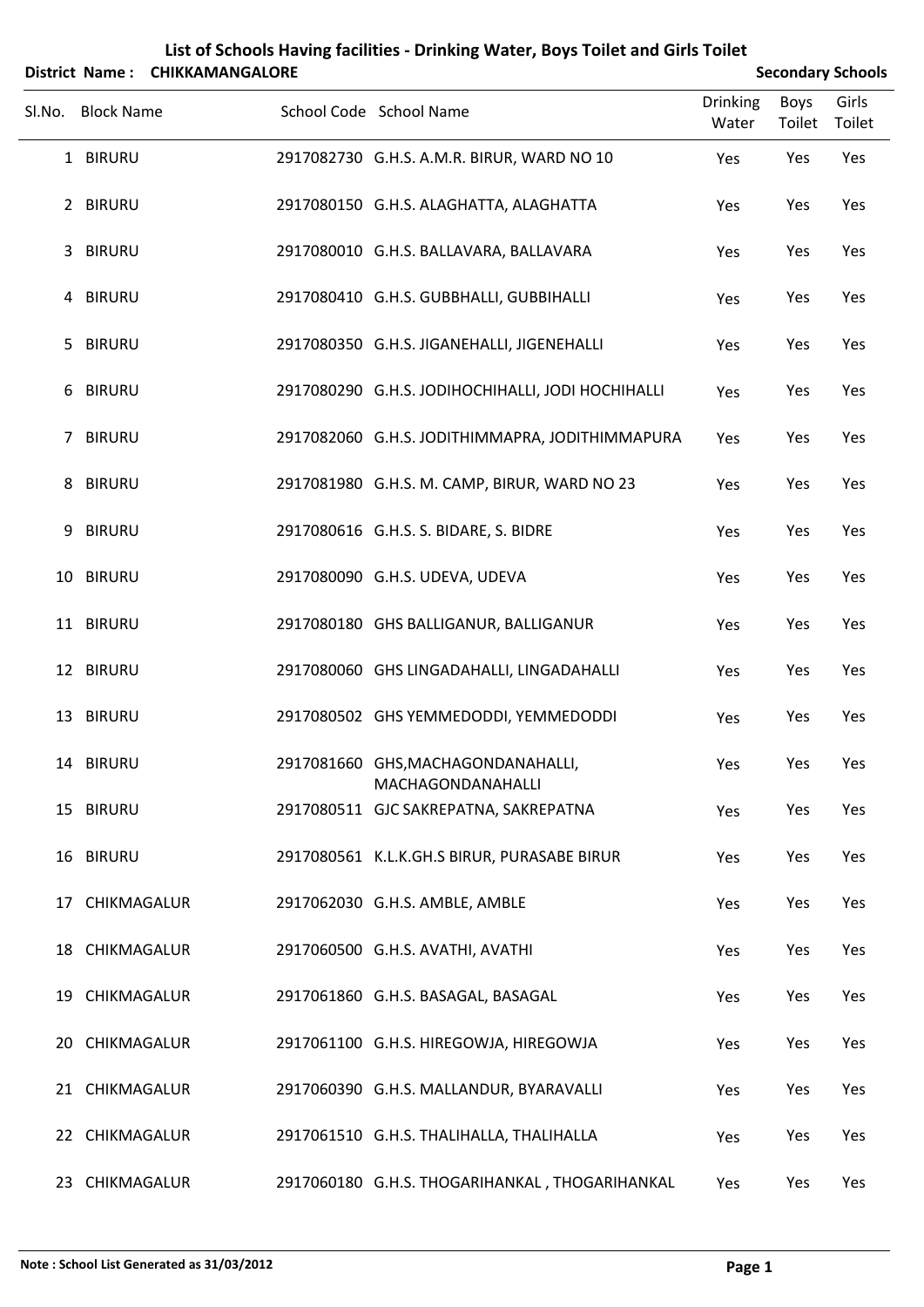|                   | District Name: CHIKKAMANGALORE |                                                           |                          |                | <b>Secondary Schools</b> |
|-------------------|--------------------------------|-----------------------------------------------------------|--------------------------|----------------|--------------------------|
| Sl.No. Block Name |                                | School Code School Name                                   | <b>Drinking</b><br>Water | Boys<br>Toilet | Girls<br>Toilet          |
| 24 CHIKMAGALUR    |                                | 2917061590 G.J.C MAILEMANE, MYLIMANE                      | Yes                      | Yes            | Yes                      |
| 25 CHIKMAGALUR    |                                | 2917061980 G.J.C. MACHAGONDANAHALLI,<br>MACHAGONDANAHALLI | Yes                      | Yes            | Yes                      |
| 26 CHIKMAGALUR    |                                | 2917060620 G.J.C. MALLENAHALLI, BINDIGA                   | Yes                      | Yes            | Yes                      |
| 27 CHIKMAGALUR    |                                | 2917060810 G.J.C. MUGTHIHALLI, MUGATHIHALLI               | Yes                      | Yes            | Yes                      |
| 28 CHIKMAGALUR    |                                | 2917061610 GHS ANOOR, ANOOR                               | Yes                      | Yes            | Yes                      |
| 29 CHIKMAGALUR    |                                | 2917060880 GHS KURUVANGI, KURUVANGI                       | Yes                      | Yes            | Yes                      |
| 30 CHIKMAGALUR    |                                | 2917062309 GHS HOUSING BOARD, WARD NO.1                   | Yes                      | Yes            | Yes                      |
| 31 CHIKMAGALUR    |                                | 2917061280 GHS JODIMACHENAHALLI, MACHENAHALLI             | Yes                      | Yes            | Yes                      |
| 32 CHIKMAGALUR    |                                | 2917060490 GHS KANATHI, BYGOOR                            | Yes                      | Yes            | Yes                      |
| 33 CHIKMAGALUR    |                                | 2917060061 GHS SANGAMESHWARAPETE, DEVADANA                | Yes                      | Yes            | Yes                      |
| 34 CHIKMAGALUR    |                                | 2917060031 GHS, BOGGASE, BOGGASE                          | Yes                      | Yes            | Yes                      |
| 35 CHIKMAGALUR    |                                | 2917061941 GJC ALDUR, ALDUR                               | Yes                      | Yes            | Yes                      |
| 36 CHIKMAGALUR    |                                | 2917062370 GJC BELLUR ROAD, WARD NO.8                     | Yes                      | Yes            | Yes                      |
| 37 CHIKMAGALUR    |                                | 2917062550 GJC GIRLS BASAVANAHALLI, WARD NO.26            | Yes                      | Yes            | Yes                      |
| 38 CHIKMAGALUR    |                                | 2917061500 GJC K B HALL, KURUBARA BOODI HALU              | Yes                      | Yes            | Yes                      |
| 39 CHIKMAGALUR    |                                | 2917061340 GJC KALASAPURA, KALASAPURA                     | Yes                      | Yes            | Yes                      |
| 40 CHIKMAGALUR    |                                | 2917060700 LBS GJC CHIKMAGALUR, ALLAMPURA                 | Yes                      | Yes            | Yes                      |
| 41 KADUR          |                                | 2917053480 G.H.S. ANNIGERE, ANNIGERE                      | Yes                      | Yes            | Yes                      |
| 42 KADUR          |                                | 2917051520 G.H.S. BILUVALA, BILUVALA                      | Yes                      | Yes            | Yes                      |
| 43 KADUR          |                                | 2917050920 G.H.S. G. YARADAKERE, YARADAKERE G             | Yes                      | Yes            | Yes                      |
| 44 KADUR          |                                | 2917050770 G.H.S. KAMANAKERE, KAMENAKERE                  | Yes                      | Yes            | Yes                      |
| 45 KADUR          |                                | 2917052480 G.H.S. S. MADAPURA, S. MADAPURA                | Yes                      | Yes            | Yes                      |
| 46 KADUR          |                                | 2917052380 G.H.S. SOMANAHALLI, SOMANAHALLI                | Yes                      | Yes            | Yes                      |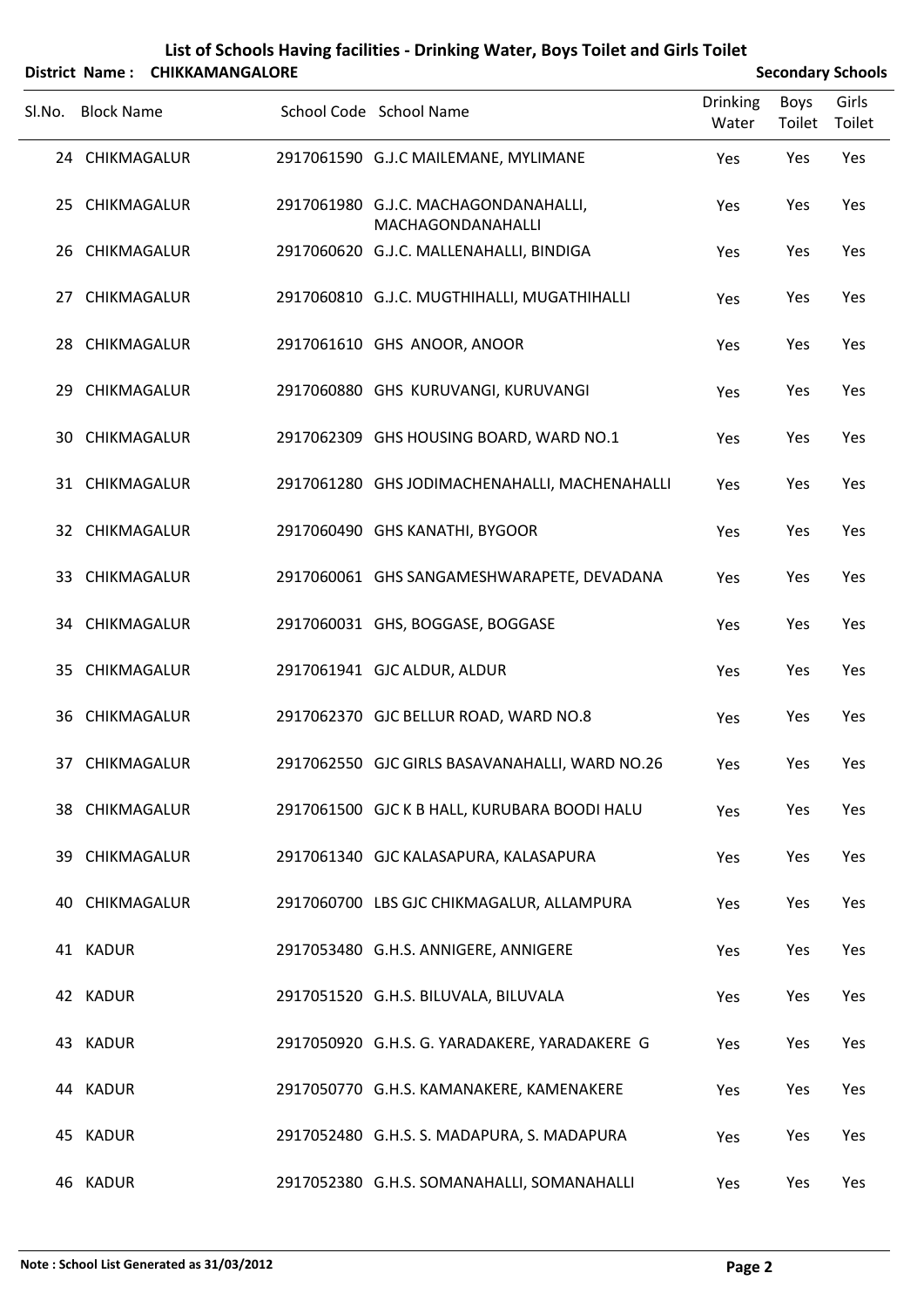|    | List of Schools Having facilities - Drinking Water, Boys Toilet and Girls Toilet |                                |                                                 |                          |                       |                          |  |
|----|----------------------------------------------------------------------------------|--------------------------------|-------------------------------------------------|--------------------------|-----------------------|--------------------------|--|
|    |                                                                                  | District Name: CHIKKAMANGALORE |                                                 |                          |                       | <b>Secondary Schools</b> |  |
|    | Sl.No. Block Name                                                                |                                | School Code School Name                         | <b>Drinking</b><br>Water | <b>Boys</b><br>Toilet | Girls<br>Toilet          |  |
|    | 47 KADUR                                                                         |                                | 2917051400 G.H.S. Y. MALLAPURA, Y MALLAPURA     | Yes                      | Yes                   | Yes                      |  |
|    | 48 KADUR                                                                         |                                | 2917050680 G.J.C CHOWLAHIRIYURU, CHOWLIHIRIYUR  | Yes                      | Yes                   | Yes                      |  |
|    | 49 KADUR                                                                         |                                | 2917052300 G.J.C. PANCHANAHALLI, PANCHANAHALLI  | Yes                      | Yes                   | Yes                      |  |
|    | 50 KADUR                                                                         |                                | 2917051070 G.J.C. YAGATI, YAGATI                | Yes                      | Yes                   | Yes                      |  |
|    | 51 KADUR                                                                         |                                | 2917053310 G.U.H.S. K.M. ROAD KADUR, WORD NO 14 | Yes                      | Yes                   | Yes                      |  |
|    | 52 KADUR                                                                         |                                | 2917053310 GGJC, KADUR, WORD NO 14              | Yes                      | Yes                   | Yes                      |  |
|    | 53 KADUR                                                                         |                                | 2917052010 GHS, KUPPALU, KUPPALU                | Yes                      | Yes                   | Yes                      |  |
|    | 54 KADUR                                                                         |                                | 2917052130 GHS, GARAGADAHALLI, GARUGADAHALLI    | Yes                      | Yes                   | Yes                      |  |
|    | 55 KADUR                                                                         |                                | 2917053250 GJC, KADUR, WORD NO 8                | Yes                      | Yes                   | Yes                      |  |
|    | 56 KOPPA                                                                         |                                | 2917020590 GHS AGALAGANDI, AGALAGANDI           | Yes                      | Yes                   | Yes                      |  |
|    | 57 KOPPA                                                                         |                                | 2917020440 GHS BALAGADI, BINTRAVALLI            | Yes                      | Yes                   | Yes                      |  |
|    | 58 KOPPA                                                                         |                                | 2917020450 GHS BAPPUNJI, NUGGI                  | Yes                      | Yes                   | Yes                      |  |
|    | 59 KOPPA                                                                         |                                | 2917020260 GHS BOMLAPURA, BOMLAPURA             | Yes                      | Yes                   | Yes                      |  |
|    | 60 KOPPA                                                                         |                                | 2917020750 GHS HERUR, HERUR                     | Yes                      | Yes                   | Yes                      |  |
|    | 61 KOPPA                                                                         |                                | 2917020410 GHS KUDUREGUNDI, THALAMAKKI          | Yes                      | Yes                   | Yes                      |  |
|    | 62 KOPPA                                                                         |                                | 2917020560 GHS LOKANATHAPURA, LOKANATHAPURA     | Yes                      | Yes                   | Yes                      |  |
|    | 63 KOPPA                                                                         |                                | 2917020090 GHS NILUVAGILU, NILAVAGILU           | Yes                      | Yes                   | Yes                      |  |
|    | 64 KOPPA                                                                         |                                | 2917020690 GHS SHANTIGRAMA, BYREDEVARU          | Yes                      | Yes                   | Yes                      |  |
|    | 65 KOPPA                                                                         |                                | 2917020290 GHS SIDDARAMATTA, KELAKULI           | Yes                      | Yes                   | Yes                      |  |
|    | 66 KOPPA                                                                         |                                | 2917020010 GJC KAMMARADI, CHAVALAMANE           | Yes                      | Yes                   | Yes                      |  |
|    | 67 KOPPA                                                                         |                                | 2917020860 GJC KOPPA, WARD NO.6                 | Yes                      | Yes                   | Yes                      |  |
| 68 | <b>MOODIGERE</b>                                                                 |                                | 2917070130 GCHS, HIREBYLU, IDKANI               | Yes                      | Yes                   | Yes                      |  |
| 69 | <b>MOODIGERE</b>                                                                 |                                | 2917071500 GGJC, MUDIGERE, WARD NO-5            | Yes                      | Yes                   | Yes                      |  |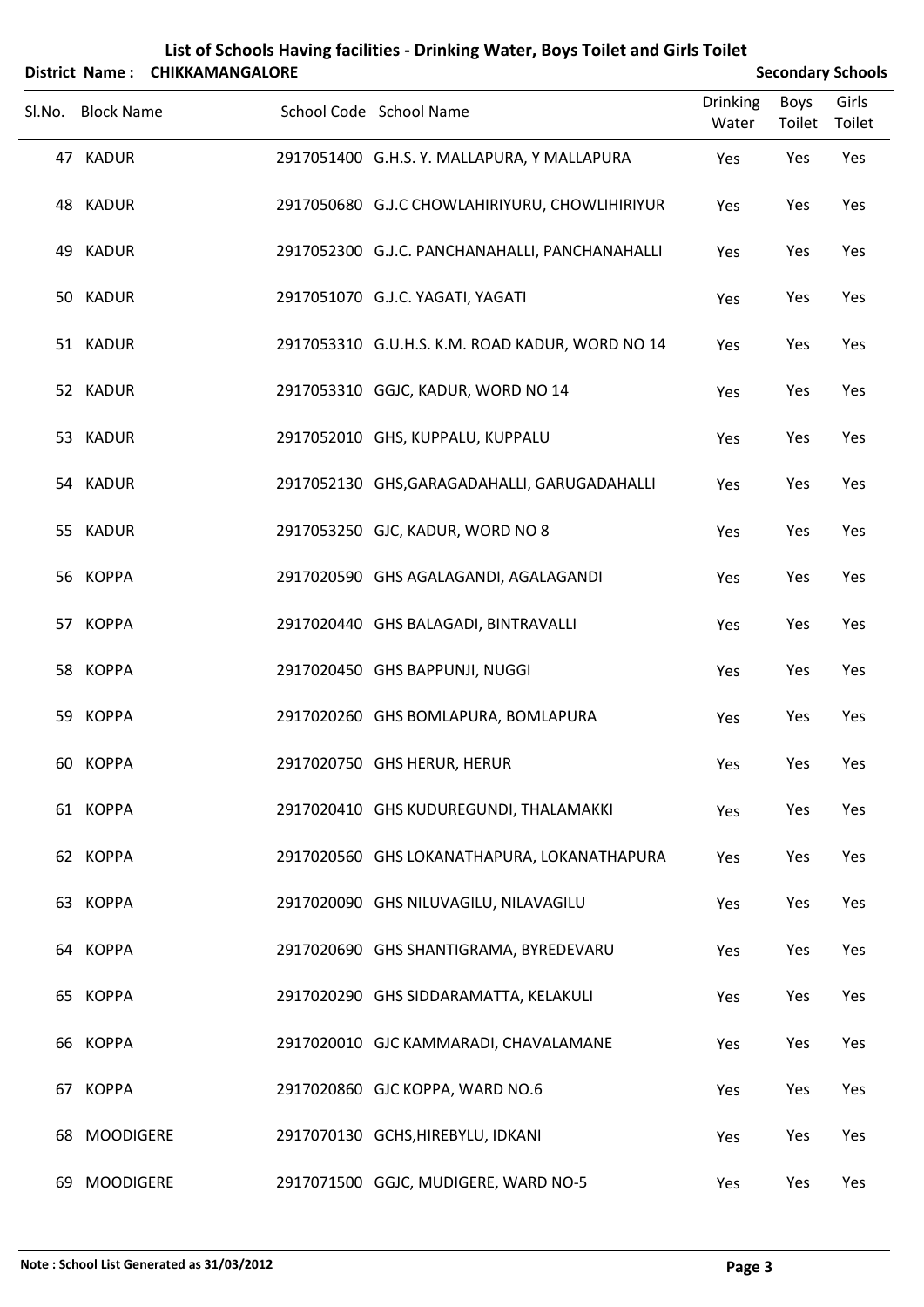|     |                   | District Name: CHIKKAMANGALORE |                                                 |                          |                       | <b>Secondary Schools</b> |
|-----|-------------------|--------------------------------|-------------------------------------------------|--------------------------|-----------------------|--------------------------|
|     | Sl.No. Block Name |                                | School Code School Name                         | <b>Drinking</b><br>Water | <b>Boys</b><br>Toilet | Girls<br>Toilet          |
|     | 70 MOODIGERE      |                                | 2917071210 GHS GOWDAHALLI, GOWDAHALLI           | Yes                      | Yes                   | Yes                      |
|     | 71 MOODIGERE      |                                | 2917070400 GHS KUNDURU, KUNDUR                  | Yes                      | Yes                   | Yes                      |
|     | 72 MOODIGERE      |                                | 2917071190 GHS, ANGADI, ANGADI                  | Yes                      | Yes                   | Yes                      |
|     | 73 MOODIGERE      |                                | 2917070072 GHS, BALEHOLE, KALASA                | Yes                      | Yes                   | Yes                      |
|     | 74 MOODIGERE      |                                | 2917070950 GHS, DARADAHALLI, DARADAHALLI        | Yes                      | Yes                   | Yes                      |
|     | 75 MOODIGERE      |                                | 2917070211 GHS, GABGAL, COOVE                   | Yes                      | Yes                   | Yes                      |
|     | 76 MOODIGERE      |                                | 2917070030 GHS, HORANADU, HORNADU               | Yes                      | Yes                   | Yes                      |
|     | 77 MOODIGERE      |                                | 2917070360 GHS, KOTTIGEHARA, ATTIGERE           | Yes                      | Yes                   | Yes                      |
|     | 78 MOODIGERE      |                                | 2917070900 GHS, MAKONAHALLI, MAKONAHALLI        | Yes                      | Yes                   | Yes                      |
|     | 79 MOODIGERE      |                                | 2917070990 GHS, MUTTIGEPURA [RMSA], MUTHIGEPURA | Yes                      | Yes                   | Yes                      |
|     | 80 MOODIGERE      |                                | 2917070011 GHS, SAMSE, SAMSE                    | Yes                      | Yes                   | Yes                      |
|     | 81 MOODIGERE      |                                | 2917070530 GHS, BETTAGERE, BETTAGERE            | Yes                      | Yes                   | Yes                      |
|     | 82 MOODIGERE      |                                | 2917071580 GJC, CHINNIGA, JANNAPURA             | Yes                      | Yes                   | Yes                      |
|     | 83 MOODIGERE      |                                | 2917070071 GJC, KALASA, KALASA                  | Yes                      | Yes                   | Yes                      |
|     | 84 MOODIGERE      |                                | 2917071550 GJC, MUDIGERE, WARD NO-10            | Yes                      | Yes                   | Yes                      |
| 85  | <b>MOODIGERE</b>  |                                | 2917071600 GJC, KUDUREMUKHA, KUDUREMUKHA        | Yes                      | Yes                   | Yes                      |
| 86  |                   | NARASIMHARAJAPURA              | 2917030340 GHS, BELLUR, BELLUR                  | Yes                      | Yes                   | Yes                      |
| 87  |                   | NARASIMHARAJAPURA              | 2917030490 GHS, GADIGESHWARA, ADUVALLI          | Yes                      | Yes                   | Yes                      |
| 88  |                   | NARASIMHARAJAPURA              | 2917030500 GHS, KARKESHWARA, KAREKESHWARA       | Yes                      | Yes                   | Yes                      |
| 89  |                   | NARASIMHARAJAPURA              | 2917030460 GHS, KATTINAMANE, HARAVARI           | Yes                      | Yes                   | Yes                      |
| 90. |                   | NARASIMHARAJAPURA              | 2917030580 GHS, MAGUNDI, MAGUNDI                | Yes                      | Yes                   | Yes                      |
|     |                   | 91 NARASIMHARAJAPURA           | 2917030541 GHS, BALEHONNUR, B.KANABUR           | Yes                      | Yes                   | Yes                      |
|     |                   | 92 NARASIMHARAJAPURA           | 2917030030 GHS, MUTHINAKOPPA, MUTHINAKOPPA      | Yes                      | Yes                   | Yes                      |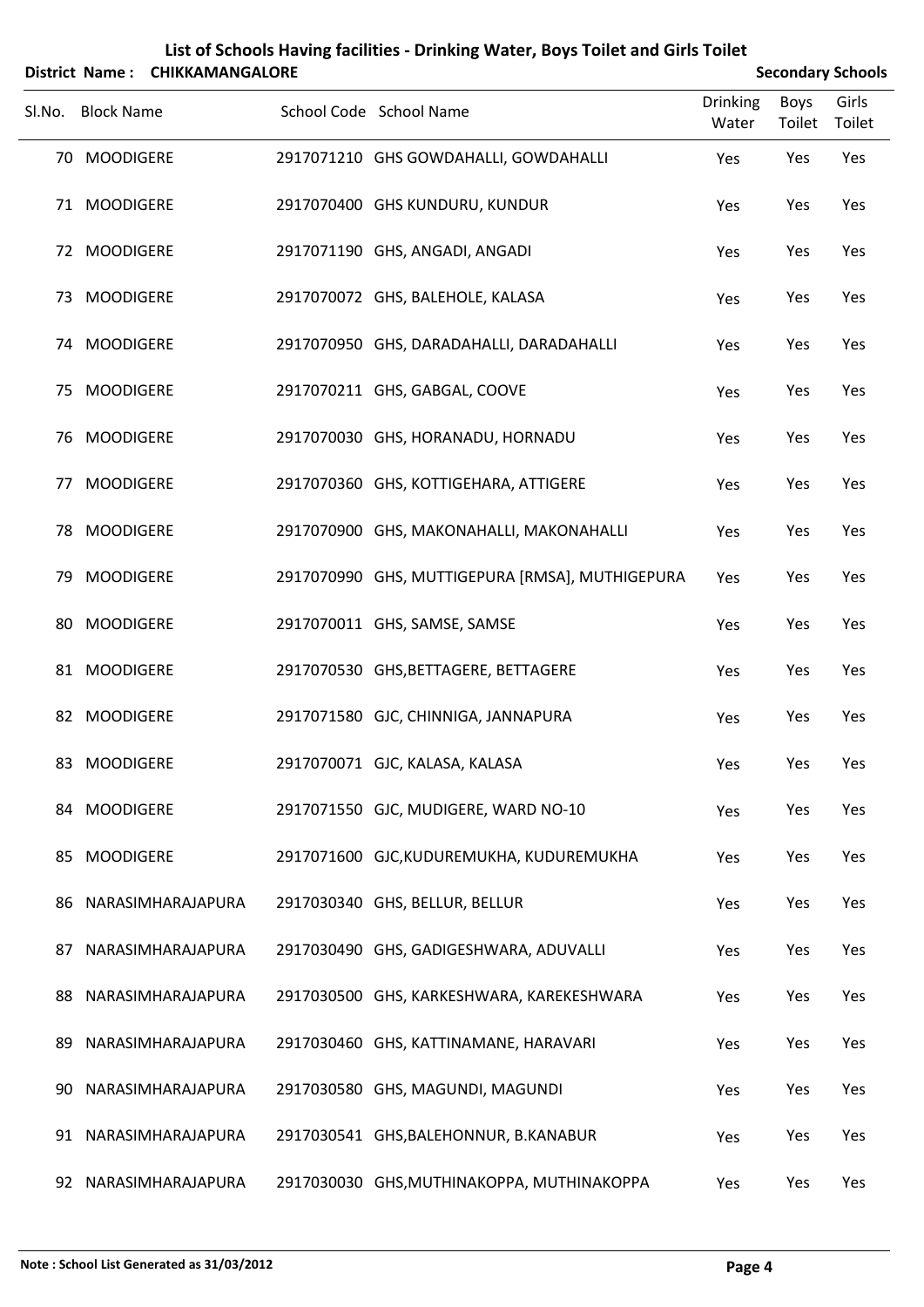|        |                   | District Name: CHIKKAMANGALORE |                                               |                          |                | <b>Secondary Schools</b> |
|--------|-------------------|--------------------------------|-----------------------------------------------|--------------------------|----------------|--------------------------|
| Sl.No. | <b>Block Name</b> |                                | School Code School Name                       | <b>Drinking</b><br>Water | Boys<br>Toilet | Girls<br>Toilet          |
|        |                   | 93 NARASIMHARAJAPURA           | 2917035030 GJC, NRPURA, WARD NO-3             | Yes                      | Yes            | Yes                      |
|        | 94 SRINGERI       |                                | 2917010150 G.J.C NEMMER, NEMMARU              | Yes                      | Yes            | Yes                      |
|        | 95 SRINGERI       |                                | 2917010360 G.JE.C SRINGER, SRINGERI (RURAL) * | Yes                      | Yes            | Yes                      |
|        | 96 SRINGERI       |                                | 2917010280 GHS HOLEKOPPA, DAREKOPPA           | Yes                      | Yes            | Yes                      |
|        | 97 SRINGERI       |                                | 2917010310 GHS THOREHADLU, ADDAGADDE          | Yes                      | Yes            | Yes                      |
|        | 98 SRINGERI       |                                | 2917010440 GHS, VYKUNTAPURA, VYKUNTAPURA      | Yes                      | Yes            | Yes                      |
|        | 99 SRINGERI       |                                | 2917010020 GJC BEGAR, BEGAR                   | Yes                      | Yes            | Yes                      |
|        | 100 TARIKERE      |                                | 2917042710 GBJC TARIKERE, WRAD-17             | Yes                      | Yes            | Yes                      |
|        | 101 TARIKERE      |                                | 2917041490 GGHS. SHIVANI, SHIVANI             | Yes                      | Yes            | Yes                      |
|        | 102 TARIKERE      |                                | 2917041921 GGJC AJJAMPURA, AJJAMPURA          | Yes                      | Yes            | Yes                      |
|        | 103 TARIKERE      |                                | 2917042710 GGJC TARIKERE, WRAD-17             | Yes                      | Yes            | Yes                      |
|        | 104 TARIKERE      |                                | 2917042500 GHS BAGGAVALLI, BAGGAVALLI         | Yes                      | Yes            | Yes                      |
|        | 105 TARIKERE      |                                | 2917040070 GHS BAVIKERE, BHAVIKERE            | Yes                      | Yes            | Yes                      |
|        | 106 TARIKERE      |                                | 2917040650 GHS DORANALU, DORANALU             | Yes                      | Yes            | Yes                      |
|        | 107 TARIKERE      |                                | 2917041890 GHS GADIHALLI, GADIHALLI           | Yes                      | Yes            | Yes                      |
|        | 108 TARIKERE      |                                | 2917040690 GHS HADIKERE, HADIKERE             | Yes                      | Yes            | Yes                      |
|        | 109 TARIKERE      |                                | 2917042580 GHS HALIYUR, WARD-4                | Yes                      | Yes            | Yes                      |
|        | 110 TARIKERE      |                                | 2917040790 GHS KUNTINAMADU, KUNTINAMADU       | Yes                      | Yes            | Yes                      |
|        | 111 TARIKERE      |                                | 2917040320 GHS MC HALLI, MALALICHANNENAHALLI  | Yes                      | Yes            | Yes                      |
|        | 112 TARIKERE      |                                | 2917040090 GHS RANGENAHLLI, RANGENAHALLI      | Yes                      | Yes            | Yes                      |
|        | 113 TARIKERE      |                                | 2917041990 GHS SOKKE, SOKKE                   | Yes                      | Yes            | Yes                      |
|        | 114 TARIKERE      |                                | 2917042010 GHS SOLLAPURA, SOLLAPUR            | Yes                      | Yes            | Yes                      |
|        | 115 TARIKERE      |                                | 2917040040 GHS, KARKUCHI, KARKUCHI            | Yes                      | Yes            | Yes                      |